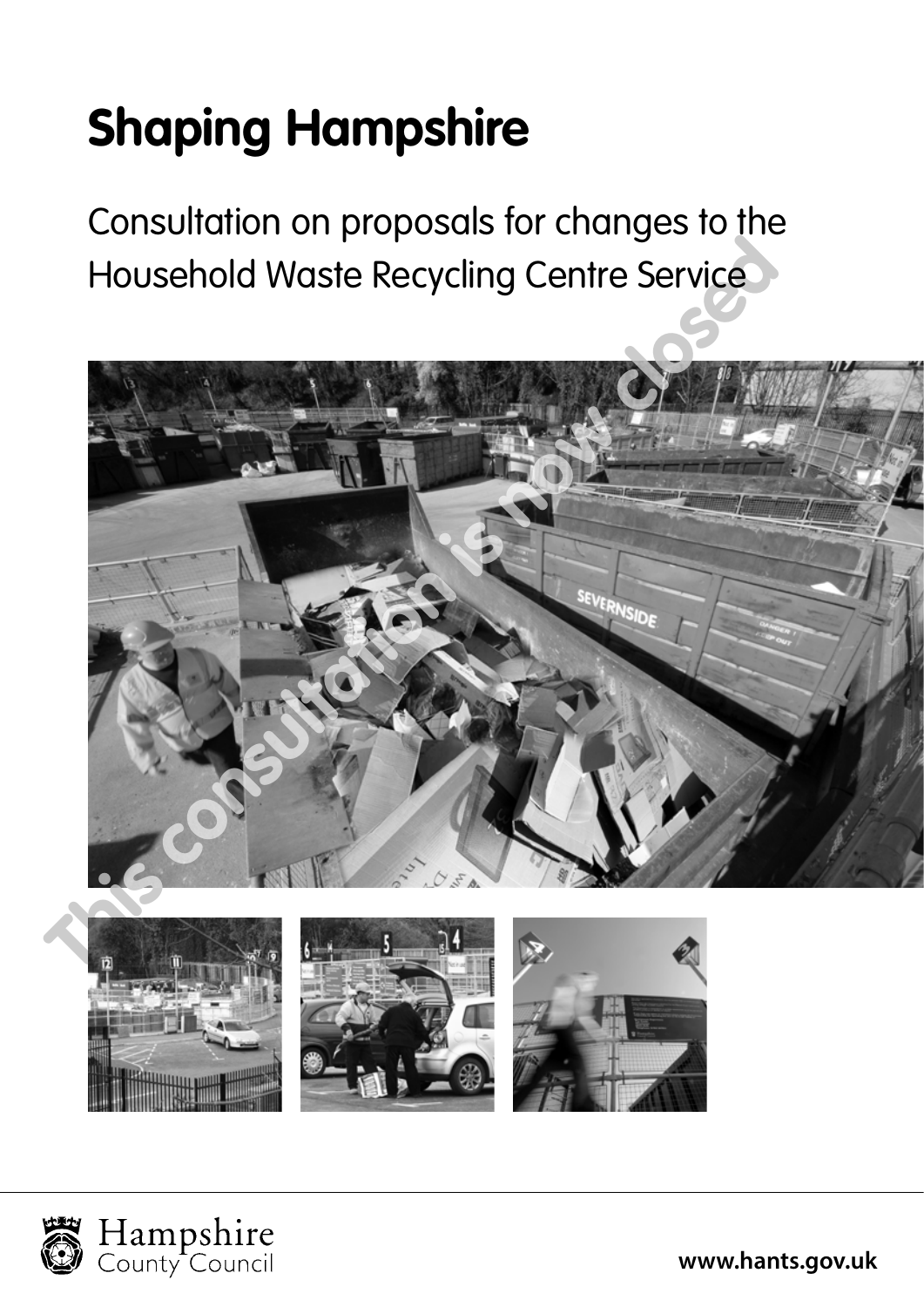### **Contents**

| The purpose of this consultation                                               | 3               |
|--------------------------------------------------------------------------------|-----------------|
| Why your views are important                                                   | 3               |
| How to have your say                                                           |                 |
| Background to this consultation                                                | 5               |
| General information about the Household Waste Recycling Centre network         | 7               |
| The proposals                                                                  | $\overline{11}$ |
| For information only: charging for access to Household Waste Recycling Centres | 15              |
| Consultation questionnaire                                                     | 16              |
| $\sim$                                                                         |                 |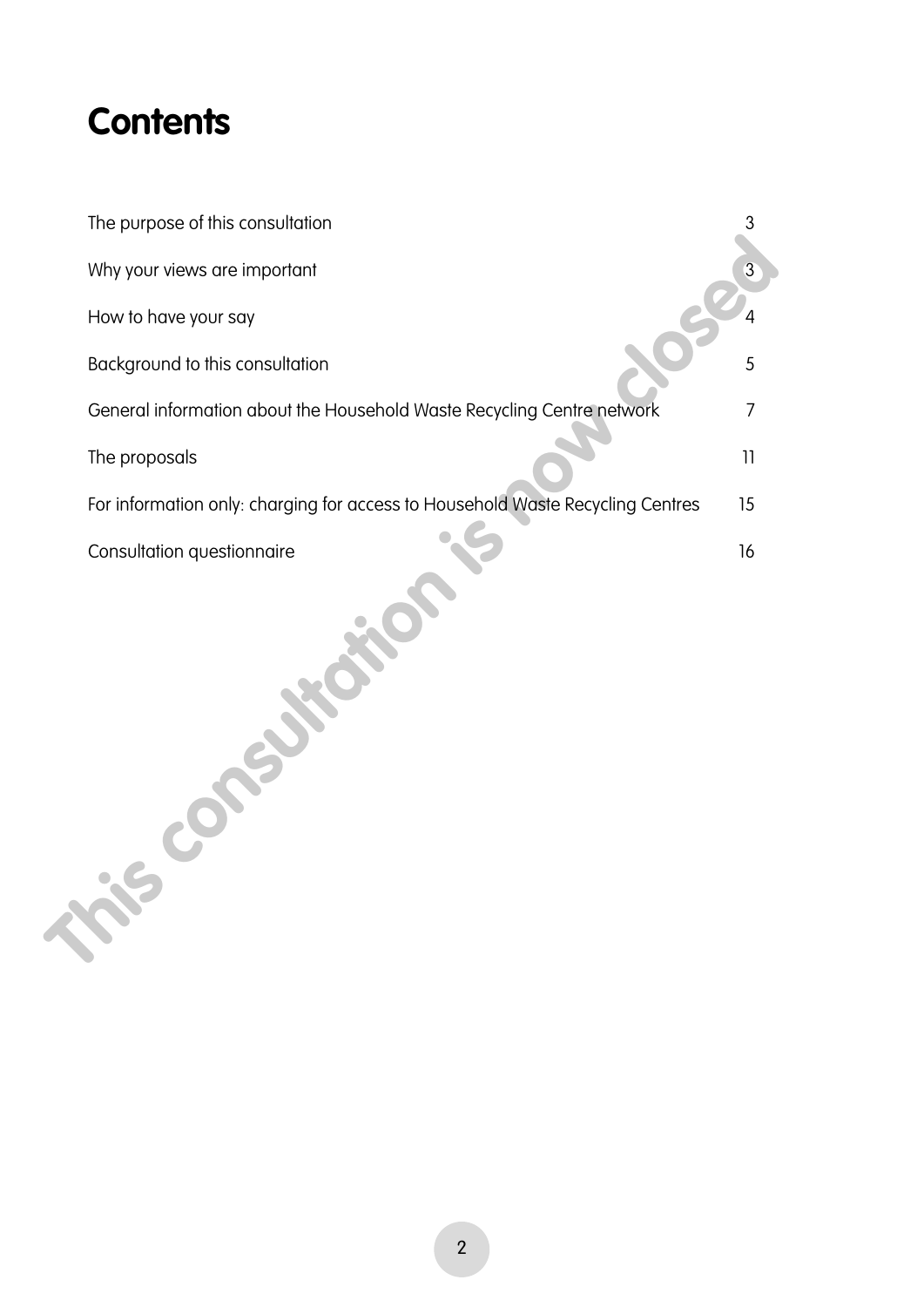### **Consultation on proposals for changes to the Household Waste Recycling Centres**

The consultation period opens on Wednesday, 16 March 2016 and closes at midday on Wednesday, 25 May 2016.

#### **The purpose of this consultation**

Hampshire County Council is asking for the views of service users, members of the public and other interested parties, on future changes to the Household Waste Recycling Centres (HWRC) service.

This supporting information document sets out the background and the proposals for changing the way the County Council's HWRC service is run. The proposals include changing opening hours and/or the possible closure of some HWRC sites.

The Executive Lead Member for Economy, Transport and Environment, will consider the feedback from this consultation at a Decision Day later in summer 2016. It is possible that a combination of the proposals, and options within them, will be considered.

#### **Why your views are important**

The amount of funding the County Council receives from central Government has more than halved in recent years. Public sector budgets are expected to remain under pressure in the future. It is no longer feasible to deliver services at the same level, and in the same way. Therefore, the County Council is faced with having to make some difficult decisions to achieve a balanced budget, as required by law – and provide vital public services to the people of Hampshire. We consultation of tunding the County Council is proposing to reduce the annual consultation<br> **The purpose of this consultation**<br>
Hampshire County Council is asking for the views of service users, members of the public<br>
ot

To meet the current savings target the County Council is proposing to reduce the annual cost of running the HWRC network by £1.55million. However, it is likely that additional savings will be required in the future in light of further reductions in local government funding announced by the Government in February 2016. Your views on these proposals for the HWRCs are very important. The County Council will use your feedback to prioritise options and inform decisions which contribute towards the savings required of the Authority.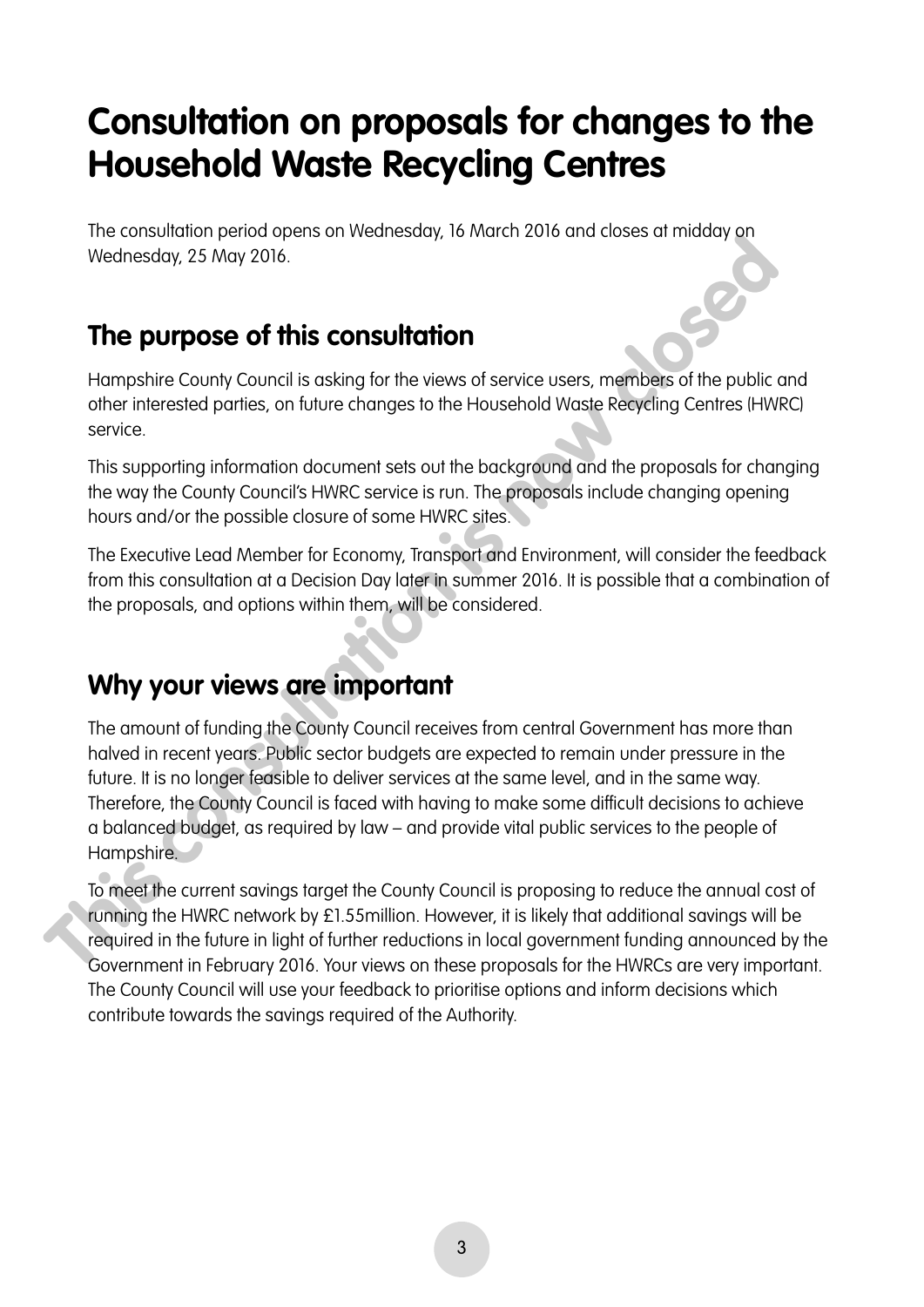### **How to have your say**

As responding to the consultation is voluntary, you do not need to answer all the questions if you do not wish to do so. To respond to the consultation online, please visit:

**www.hants.gov.uk/hwrc2016**. Alternatively, if you are completing the accompanying paper questionnaire (pages 16–22 of this document), please detach this questionnaire from this document and post it to: **The completion of the Consultation Consultation**<br> **The completion of the completion in the completion of the completion in the completion in the develope.<br>
<b>The consultation is document** and positive.<br> **The consultation i** 

#### **Freepost HAMPSHIRE**

Please do not write anything else on the envelope. Also write **'HWRC'** on the reverse of the envelope.

Please ensure that 'HAMPSHIRE' is written in uppercase. No stamp is required to post your response.

Responses should be received by **midday on Wednesday, 25 May 2016**.

Please note that responses received after this time will not be included in the findings report.

The analysis of responses from this consultation will be published and presented to the Executive Lead Member for Economy, Transport and Environment, prior to a decision in summer 2016.

#### **Alternative formats**

To request this information and the questionnaire in another format such as large print, audio or braille, please email: **hwrc.consultation@hants.gov.uk**, or call: **0300 555 1389**.

If you have any queries about this consultation, please email Hampshire County Council at: **hwrc.consultation@hants.gov.uk**, or call: **0300 555 1389**.

### **Data protection**

Hampshire County Council adheres to the requirements of the UK Data Protection Act 1998. Hampshire County Council is registered on the public register of data controllers which is looked after by the Information Commissioner. Under the Data Protection Act the information which you have provided in this questionnaire will be used only for the purposes of this survey. All individual responses will be kept confidential, but views from organisations may be published in full.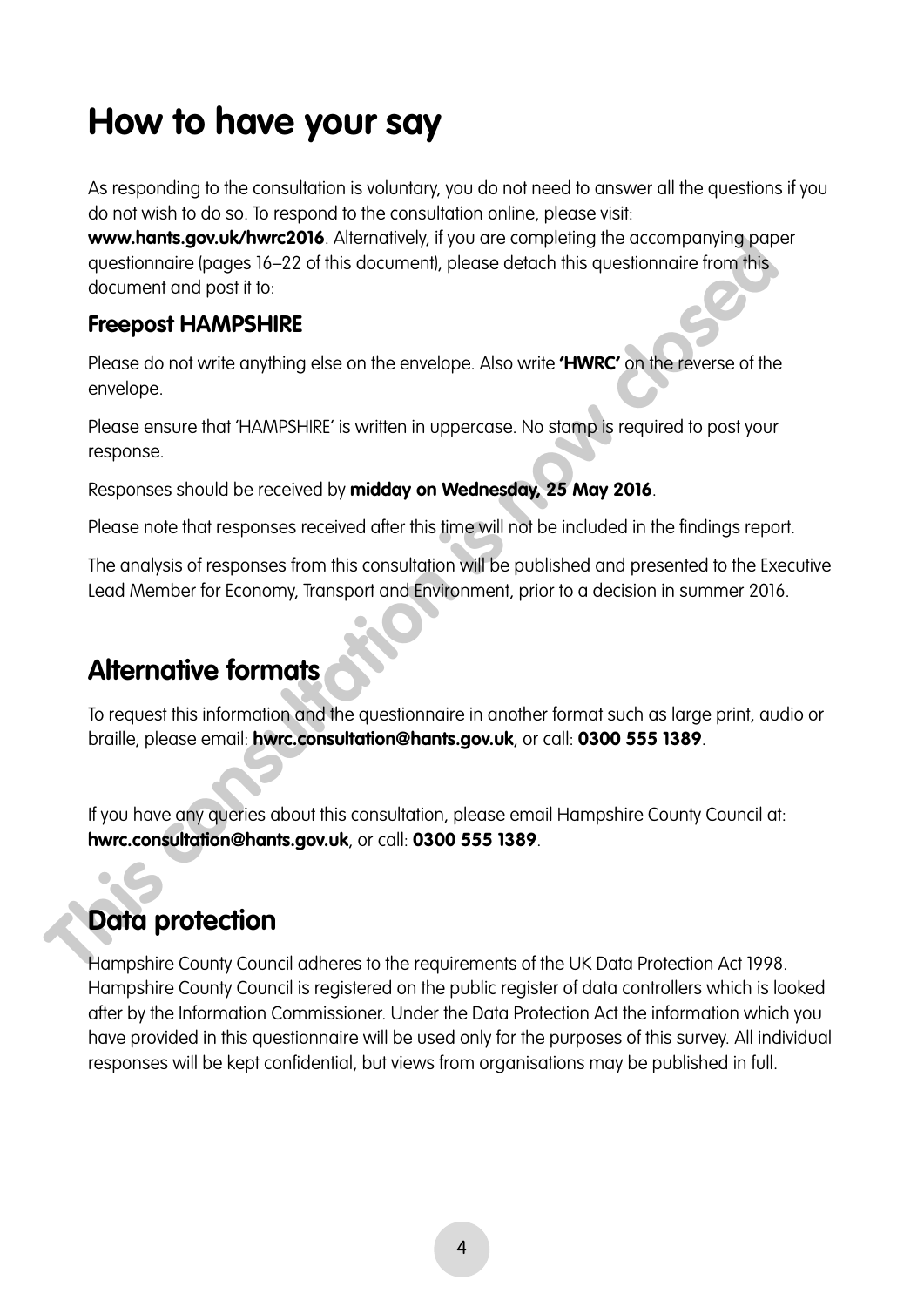### **Background to this consultation**

#### **Shaping Hampshire – spending review consultation**

The amount of funding the County Council receives from central Government has more than halved in recent years and further reductions are imminent.

In February 2016, Government announced its funding plans for local authorities for 2016/17 and the following three years. The County Council lost £48 million from its grant for next year alone. Government calculations assumed that local authorities would raise Council Tax. Consequently, for the first time in six years, the County Council has agreed to increase Council Tax by 3.99 per cent, which is the maximum amount permissible without a public referendum. However, this alone will not balance the budget and 2 per cent of this increase can only be used for adult social care to help address the rise in demand for services. In emount of tunating the County Council esserves form central Government has more the<br>holved in recent years and further reductions are imminent.<br>In February 2016, Government amounced its funding plans for local authoriti

In 2017/18, assuming that Council Tax increases by the same amount in that year, the County Council will still need to find savings of £98 million.

This means the County Council has to make tough choices about spending on services.

To help the County Council make the right choices, in the spring/summer 2015, a countywide consultation was undertaken. This invited views on the three main options for meeting the anticipated £98 million of savings by April 2017.

Full details of the consultation findings can be found on the County Council's website **www.hants.gov.uk/spendingreviewsurvey**

The three main options considered in the consultation were:

- raising the rate of Council Tax;
- using the County Council's reserves differently; and
- reducing spending on specific services.

Overall there was a high level of support for the County Council's existing financial strategy which includes a combination of these three options. This would see the funding shortfall managed through:

- running the County Council more efficiently by reducing the cost of back office functions;
- using savings to help to protect front line services;
- prudently using some reserves to manage the cost of change;
- reducing spending on some services; and
- increasing Council Tax (32 per cent of respondents were willing to see a Council Tax increase of 1.99 per cent).

Services for children, older people and vulnerable people were ranked as being the 'most important' services for the County Council to continue to support and deliver.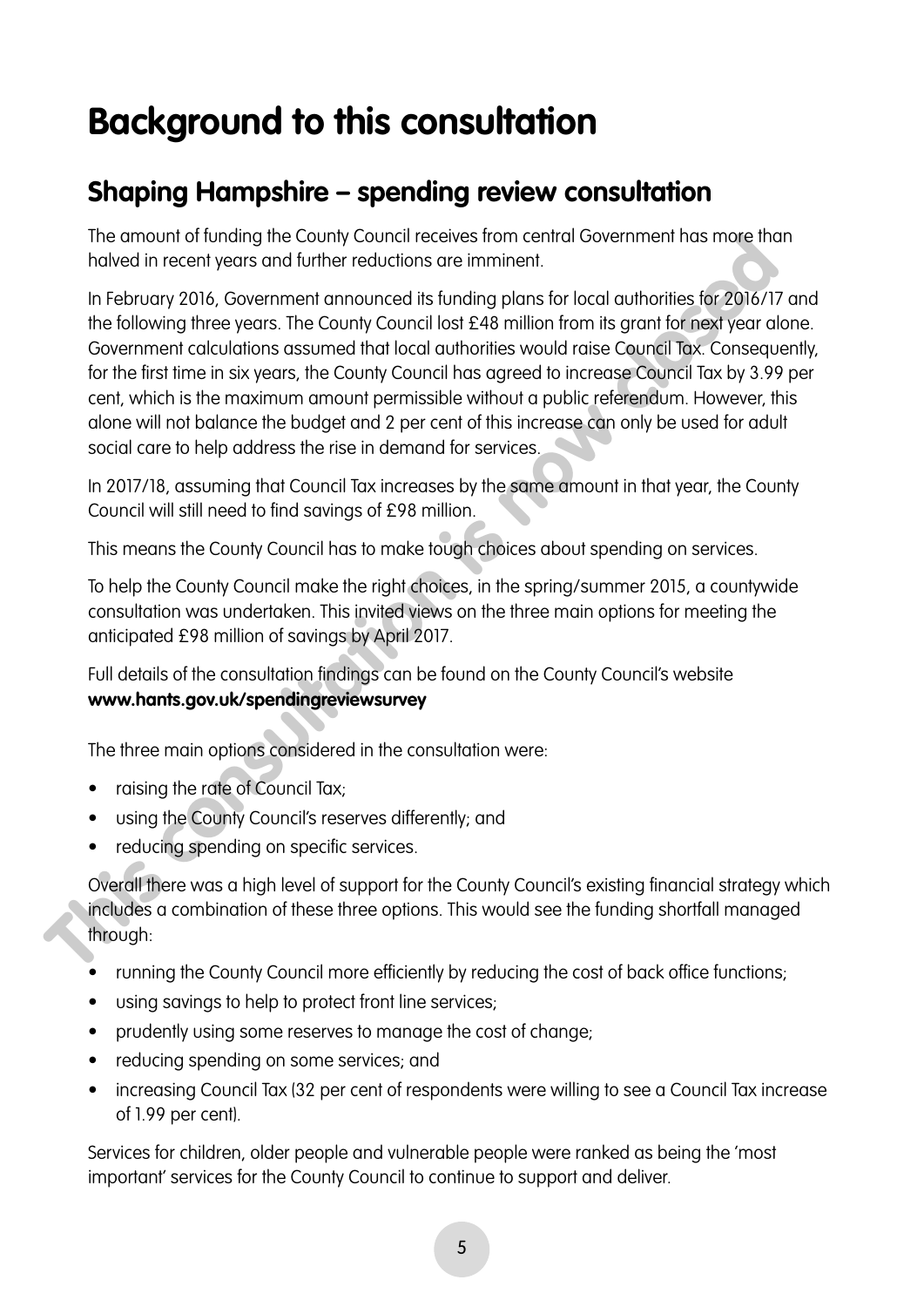### **Savings options for Economy, Transport and Environment**

The County Council must meet a funding shortfall of £98 million by April 2017, with £14.7million planned to be met from the Economy, Transport and Environment department's budget.

In the summer of 2014, the County Council undertook a consultation on proposals relating to the HWRCs. That consultation informed the service options which were included in the new HWRC management contract which starts on 01 April 2016, and engaged the public in an ongoing debate about savings, efficiencies and the different service delivery options.

As a result of the 2014 consultation, the decision was taken to change opening hours at HWRC sites from 01 April 2015. Approval was also given to further enhance trade waste controls, operate a trade waste service at HWRC sites and charge for the disposal of non-household waste, all of which form part of the new HWRC management contract. increasing consultation in the Spending Spending Consultation in the Spending Review consultation in the Spending Review consultation in the Spending HWCS. This consultation in the method of the summer of 2014, the County

In the spending review consultation, the options on which respondents preferred the County Council to make savings in the service areas for the Economy, Transport and Environment Department were:

- dimming streetlights;
- reviewing the amount of waste produced by households and increasing the proportion that can be recycled; and
- reviewing local traffic management schemes which are not led by safety concerns or legal requirements.

The Economy, Transport and Environment Department is exploring proposals around some of these options, through separate consultations in 2016/17, as well as the other options considered

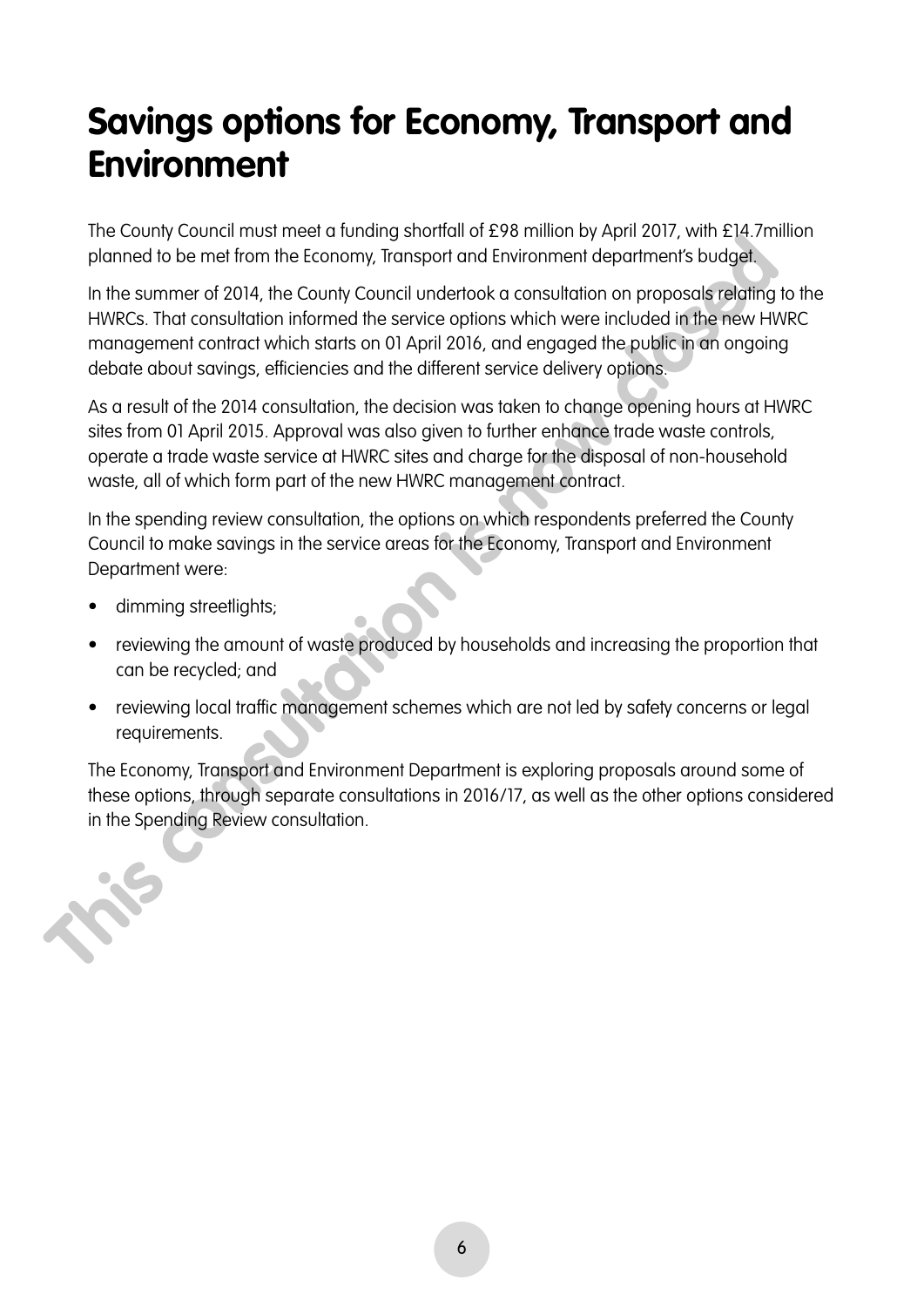### **General information about the Household Waste Recycling Centre network**

Hampshire County Council operates a network of 24 HWRC sites. Please note that both Southampton City Council and Portsmouth City Council operate one site each, and those sites are **not** included in this consultation.

The County Council has a duty under the Environmental Protection Act 1990 to arrange "for places to be provided at which persons resident in its area may deposit their household waste and for the disposal of waste so deposited". The duty states that each waste disposal site should be:

- within the area of the Authority and reasonably accessible to residents in its area;
- open and available to residents to bring waste for disposal at reasonable times, including at least a period of time on a Saturday; and
- available free of charge to persons resident in the area to bring waste for disposal.

Within this legal duty there is no set requirement for the number of HWRCs that local authorities should provide; a local authority may even decide that provision of just one site is sufficient. There is also no guidance for how much of the week sites should remain open, except for a period of time on a Saturday. Francy Counter persons resident and the person of the person of the person of the Council operate on the provided of this consultation.<br>The Council os a duly under the Environmental Protection Act 1990 to arrange "for the

Hampshire County Council currently provides more HWRC sites than other, similar local authorities. HWRC sites are also currently open for more hours, and/or for more days of the week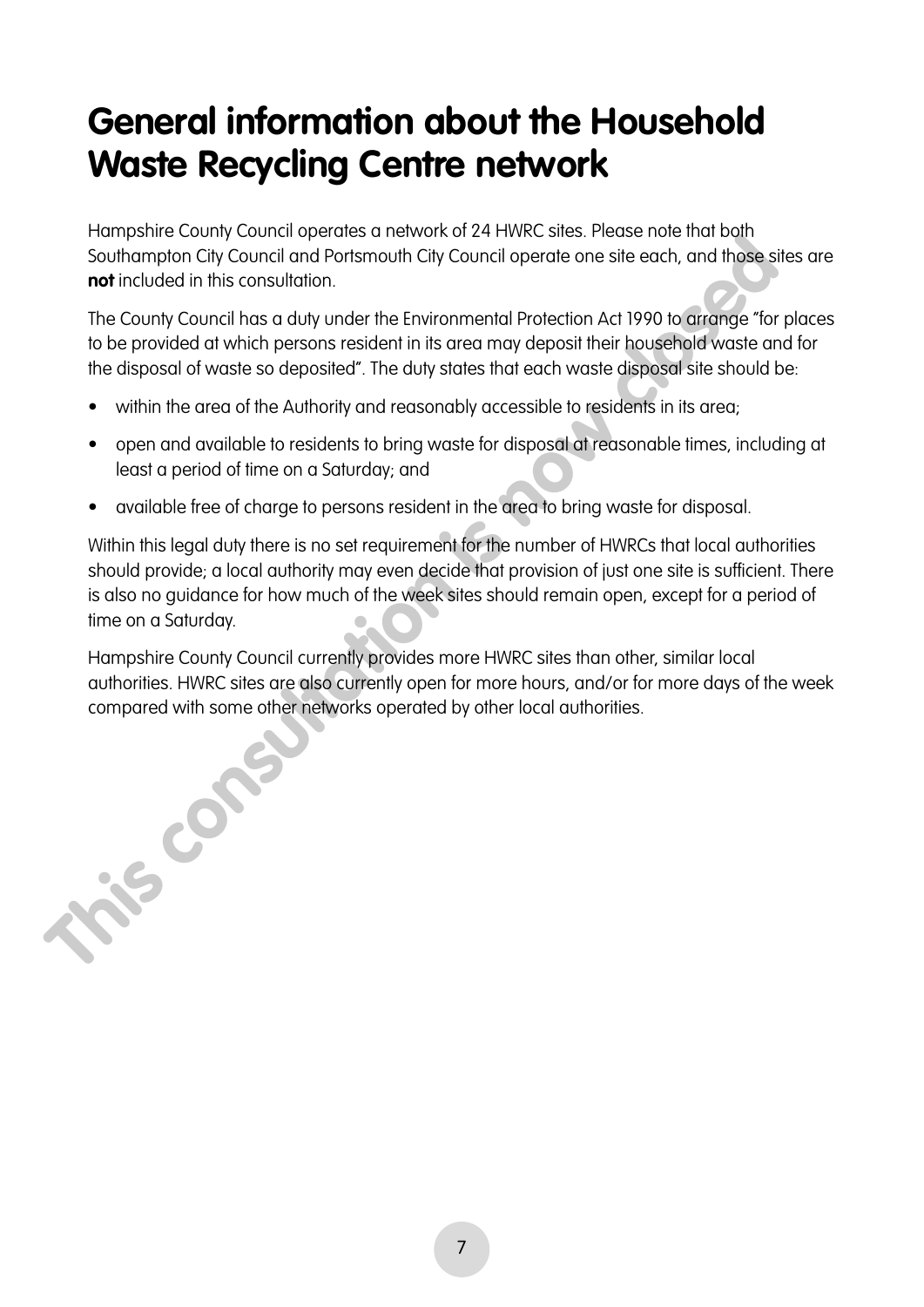Map of the Hampshire HWRC network (including Southampton and Portsmouth sites):

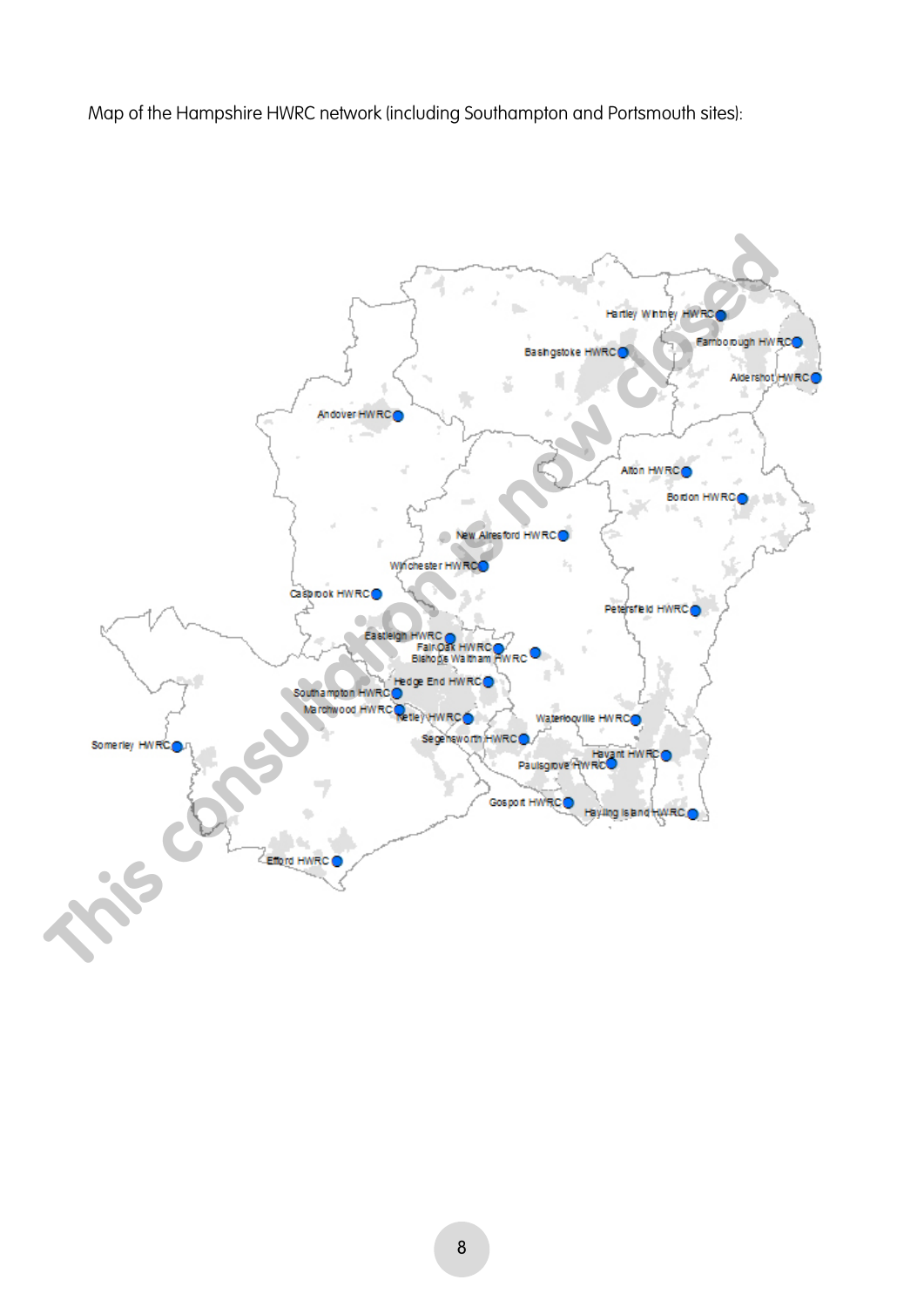The table below provides some key information about each of the 24 Hampshire County Council HWRC sites:

| HWRC site name           | District area            | Size<br>(acres)  | Site<br>type* | How busy<br>is the site?<br><i>(tonnes)</i><br>of waste<br>received<br>(2014/15) | What<br>proportion<br>of the sites<br>waste is<br>recycled?<br>(2014/15) | Distance<br>by road to<br>the nearest<br><b>HWRC</b> site<br>(miles) | Site<br>operating<br>costs (range,<br>based on<br>cost per<br>tonne of<br>waste)*** |
|--------------------------|--------------------------|------------------|---------------|----------------------------------------------------------------------------------|--------------------------------------------------------------------------|----------------------------------------------------------------------|-------------------------------------------------------------------------------------|
| Aldershot                | Rushmoor                 | 0.5              | Single        | 5,943                                                                            | 76%                                                                      | 5.1                                                                  | <b>£££</b>                                                                          |
| Alresford                | Winchester               | 0.17             | Single        | 2,082                                                                            | 60%                                                                      | 7.7                                                                  | <b>£££</b>                                                                          |
| Alton                    | <b>East Hampshire</b>    | 0.84             | Split         | 6,450                                                                            | 87%                                                                      | 6.8                                                                  | ££                                                                                  |
| Andover                  | <b>Test Valley</b>       | 1.4              | Split         | 11,720                                                                           | 81%                                                                      | 18.1                                                                 | £                                                                                   |
| Basingstoke              | Basingstoke and<br>Deane | 1.1              | Split         | 17,276                                                                           | 82%                                                                      | 9.9                                                                  | £                                                                                   |
| <b>Bishops Waltham</b>   | Winchester               | 0.55             | Single        | 4,030                                                                            | 79%                                                                      | 3.6                                                                  | <b>£££</b>                                                                          |
| Bordon                   | <b>East Hampshire</b>    | 0.62             | Split         | 8,086                                                                            | 89%                                                                      | 6.8                                                                  | ££                                                                                  |
| Casbrook<br>(Romsey)     | <b>Test Valley</b>       | 0.35             | Single        | 5,437                                                                            | 92%                                                                      | 8.6                                                                  | <b>£££</b>                                                                          |
| Eastleigh**              | Eastleigh                | 0.3              | Single        | 7,492                                                                            | 82%                                                                      | 5.0                                                                  | ££                                                                                  |
| Efford (Lymington)       | New Forest               | 0.59             | Split         | 11,381                                                                           | 87%                                                                      | 15.4                                                                 | ££                                                                                  |
| Fair Oak                 | Eastleigh                | 1.04             | Single        | 4,734                                                                            | 88%                                                                      | 3.3                                                                  | <b>£££</b>                                                                          |
| Farnborough              | Rushmoor                 | 0.91             | Split         | 13,952                                                                           | 78%                                                                      | 5.1                                                                  | £                                                                                   |
| Gosport                  | Gosport                  | 0.9 <sub>°</sub> | Split         | 16,752                                                                           | 80%                                                                      | 6.8                                                                  | £                                                                                   |
| <b>Hartley Wintney</b>   | Hart                     | $0.27 -$         | Single        | 5,745                                                                            | 80%                                                                      | 8.3                                                                  | £££                                                                                 |
| Havant                   | Havant                   | 0.78             | Split         | 17,458                                                                           | 78%                                                                      | 4.9                                                                  | £                                                                                   |
| Hayling Island           | Havant                   | 0.15             | Single        | 3,231                                                                            | 81%                                                                      | 6.9                                                                  | <b>£££</b>                                                                          |
| Hedge End                | Eastleigh                | 0.45             | Split         | 7,817                                                                            | 93%                                                                      | 3.3                                                                  | ££                                                                                  |
| Marchwood                | <b>New Forest</b>        | 1.1              | Single        | 11,463                                                                           | 89%                                                                      | 4.6                                                                  | ££                                                                                  |
| Netley                   | Eastleigh                | 1.17             | Split         | 11,070                                                                           | 90%                                                                      | 6.5                                                                  | £                                                                                   |
| Petersfield              | <b>East Hampshire</b>    | 0.4              | Single        | 6,104                                                                            | 91%                                                                      | 11.3                                                                 | ££                                                                                  |
| Segensworth              | Fareham                  | 1                | Split         | 17,274                                                                           | 84%                                                                      | 6.1                                                                  | £                                                                                   |
| Somerley<br>(New Forest) | New Forest               | 0.68             | Split         | 8,607                                                                            | 89%                                                                      | 17.3                                                                 | ££                                                                                  |
| Waterlooville            | Havant                   | 1.85             | Split         | 12,846                                                                           | 83%                                                                      | 4.9                                                                  | £                                                                                   |
| Winchester               | Winchester               | 1.14             | Split         | 9,747                                                                            | 89%                                                                      | 7.4                                                                  | £                                                                                   |

\* 'Site type' refers to whether the HWRC is a 'single level' or 'split level' site. 'Single level' sites are older style sites where the bins are on the same level as the public areas. 'Split level' sites are newer style sites with bins located on a level below the public areas, in keeping with current national guidance.

\*\* Eastleigh HWRC will be replaced by a new, larger split level site in late 2016 (the rebuilding costs not being funded by Hampshire County Council).

\*\*\* Based on the overall cost per tonne of waste that is received. '£' refers to the top eight sites which cost the least per tonne of waste; '£££' refers to the eight sites which are the most expensive to run per tonne of waste; '££' refers to the eight sites which are in the middle of these two ranges.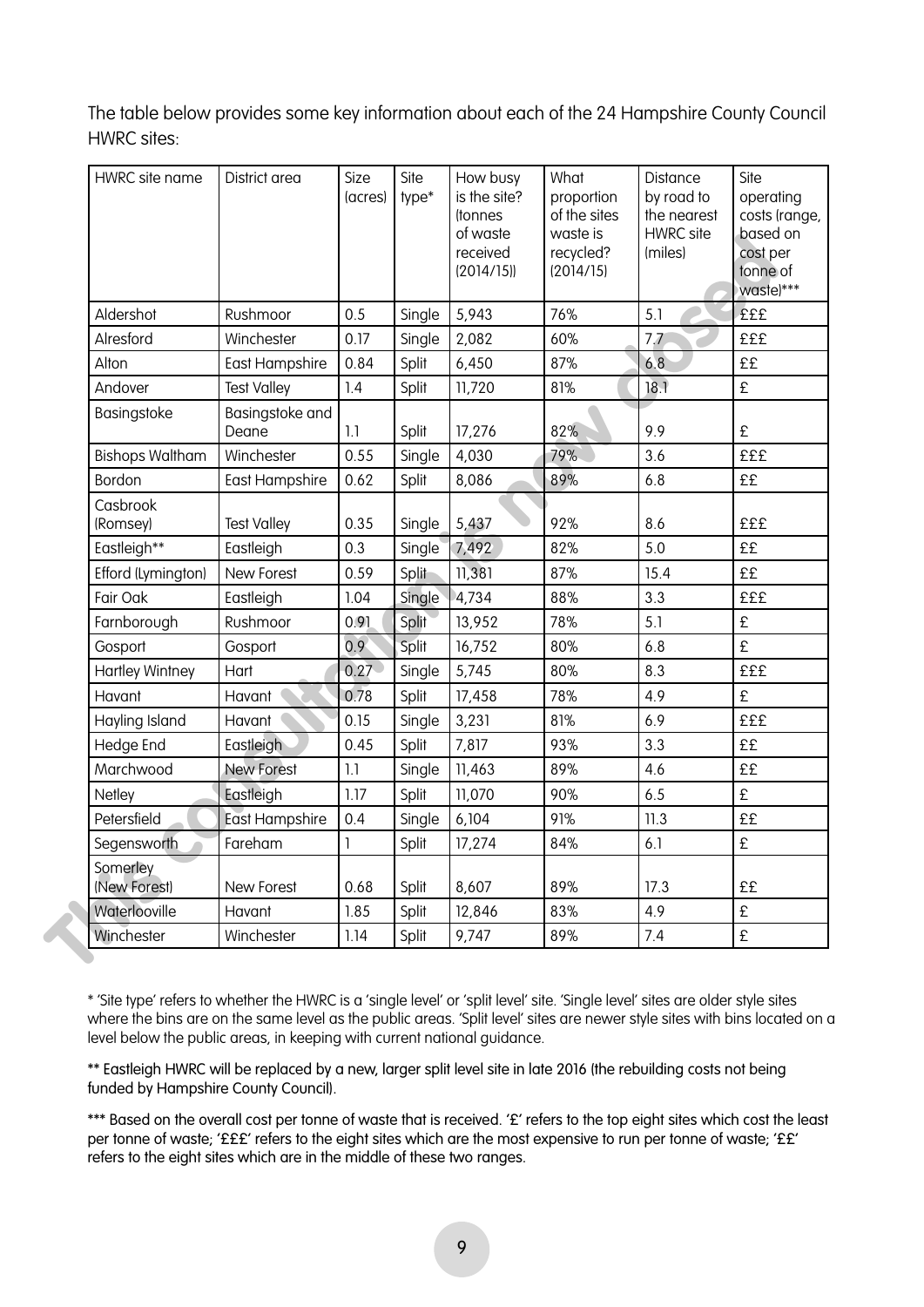# **Savings already made**

The County Council has already achieved, or is planning to achieve savings against the overall cost of running the HWRCs, including:

- establishing a new, more efficient contract for management of the HWRC sites; • establishing a new, more efficient contract for management of the HWRC sites;<br>• preventing trade waste; and<br>• preventing residents who live outside Hampshire using the sites.<br>• **Preventing residents who live outside Hamp** 
	- preventing trade waste; and
	-

10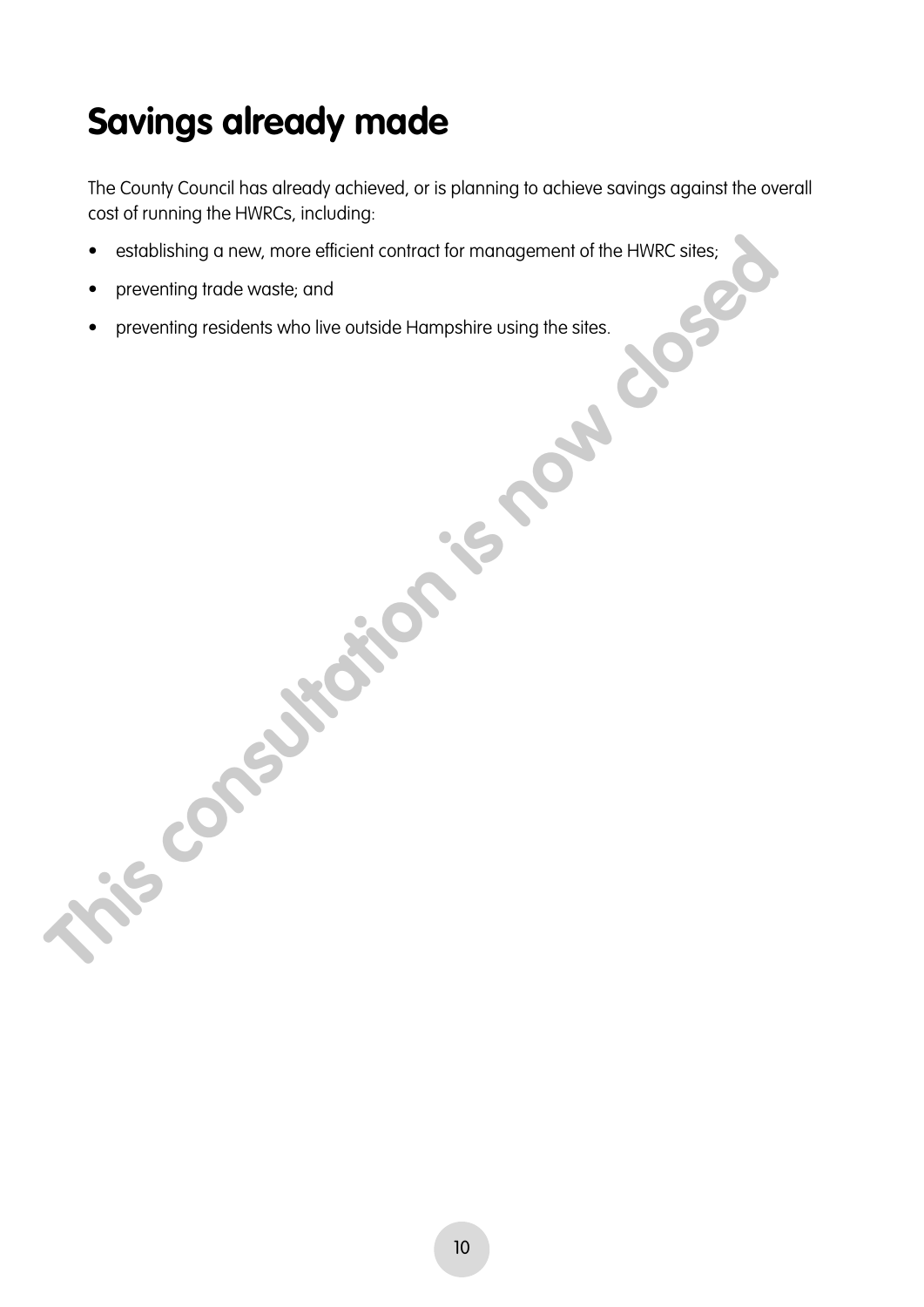# **The proposals**

To meet the current savings target the County Council is proposing to reduce the annual cost of running the HWRC network by £1.55million. Therefore, it is proposed to achieve savings by either reducing the number of hours, or days, sites are open, and/or closing down some of the smaller and less busy sites.

Sites are open seven days a week, only closing on 1 January, 25 December and 26 December throughout the calendar year.

Opening hours at the 24 HWRC sites in Hampshire (as well as at the sites in Portsmouth and Southampton) are:

| • Summer (1 April – 30 September)        | 09:00-18:00 |
|------------------------------------------|-------------|
| • Winter (1 October – 28 or 29 February) | 09:00-16:00 |

• Spring (1 March – 31 March) 09:00–17:00

#### **Options considered and rejected**

In late 2014, the County Council considered options to charge site users to access HWRC sites. This would have been a nominal charge to assist in the cost of managing the service. However, in early 2015, the Government prohibited this by law. As a result, the County Council took the decision to further review the HWRC service and this consultation forms part of that review reducing the number of hours, or days, sites are open, and/or closing down some other state and less busy sites.<br>
Sites are open seven days a week, only closing on 1 January, 25 December and 26 Decembroughout the calendar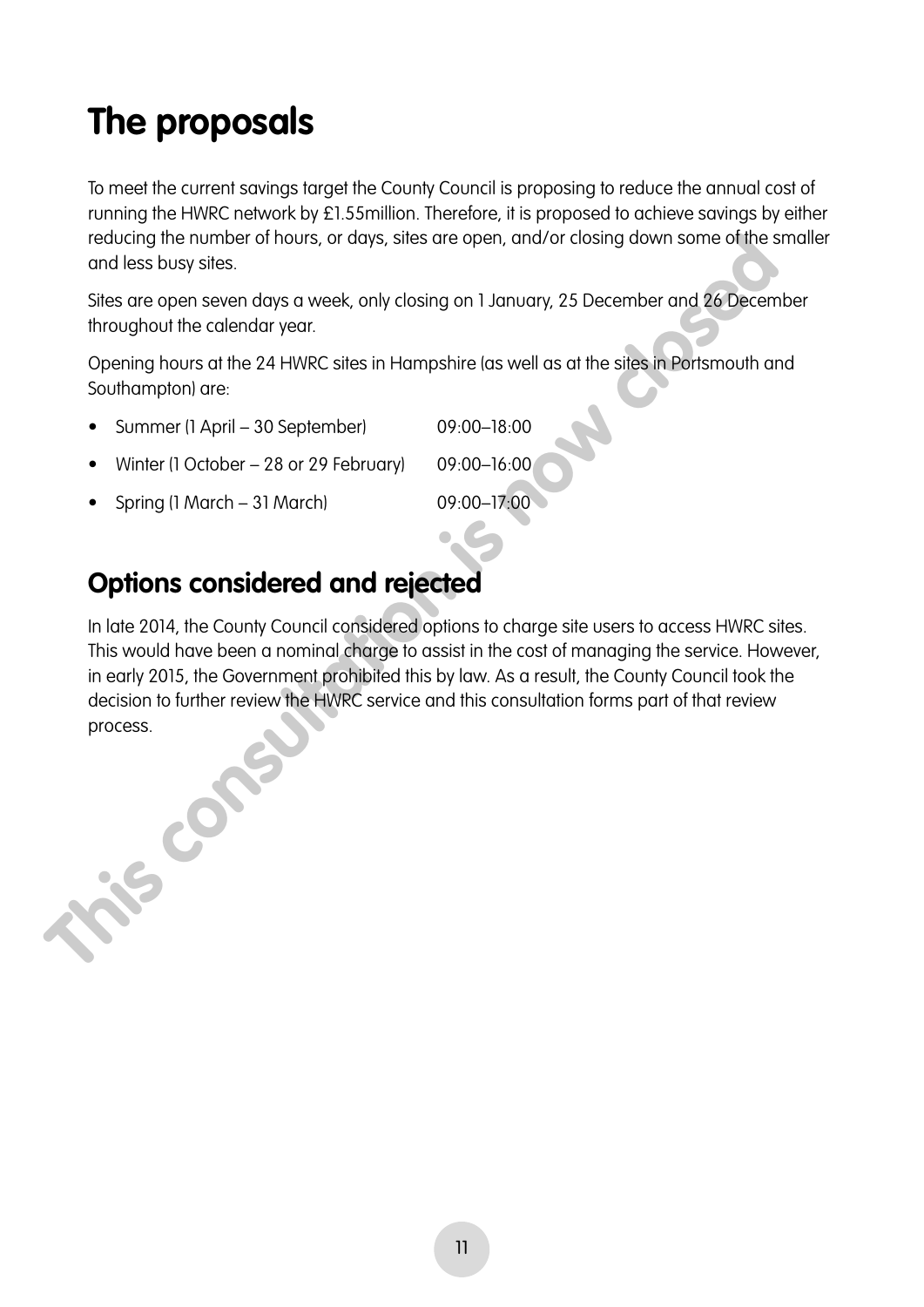#### **Proposal 1: to reduce opening hours**

The proposal is to reduce the overall opening hours across the network. This could be done in different ways. The options being considered are, to:

| Option                                                             | Approximate annual |
|--------------------------------------------------------------------|--------------------|
|                                                                    | saving             |
| Reduce opening hours at all sites by one hour per day, throughout  | £400,000           |
| the year                                                           |                    |
| Reduce opening hours by closing all sites on one day of the week   | £450,000           |
| Reduce opening hours by closing all sites on two days of the week, | £800,000           |
| but introduce extended opening hours on one other day of the week  |                    |

Data on site usage would be used to select the most appropriate day for closure.

The potential impact of changing opening hours would be:

- all HWRC sites are open for fewer hours a day; and
- customers would have less choice regarding the times or days they were able to visit all sites.

**Question 1** asks respondents to rank their preferred options for changes to opening hours.

**Question 2** asks respondents to rank their preferred options for the times of day sites should open.<br>
This consultation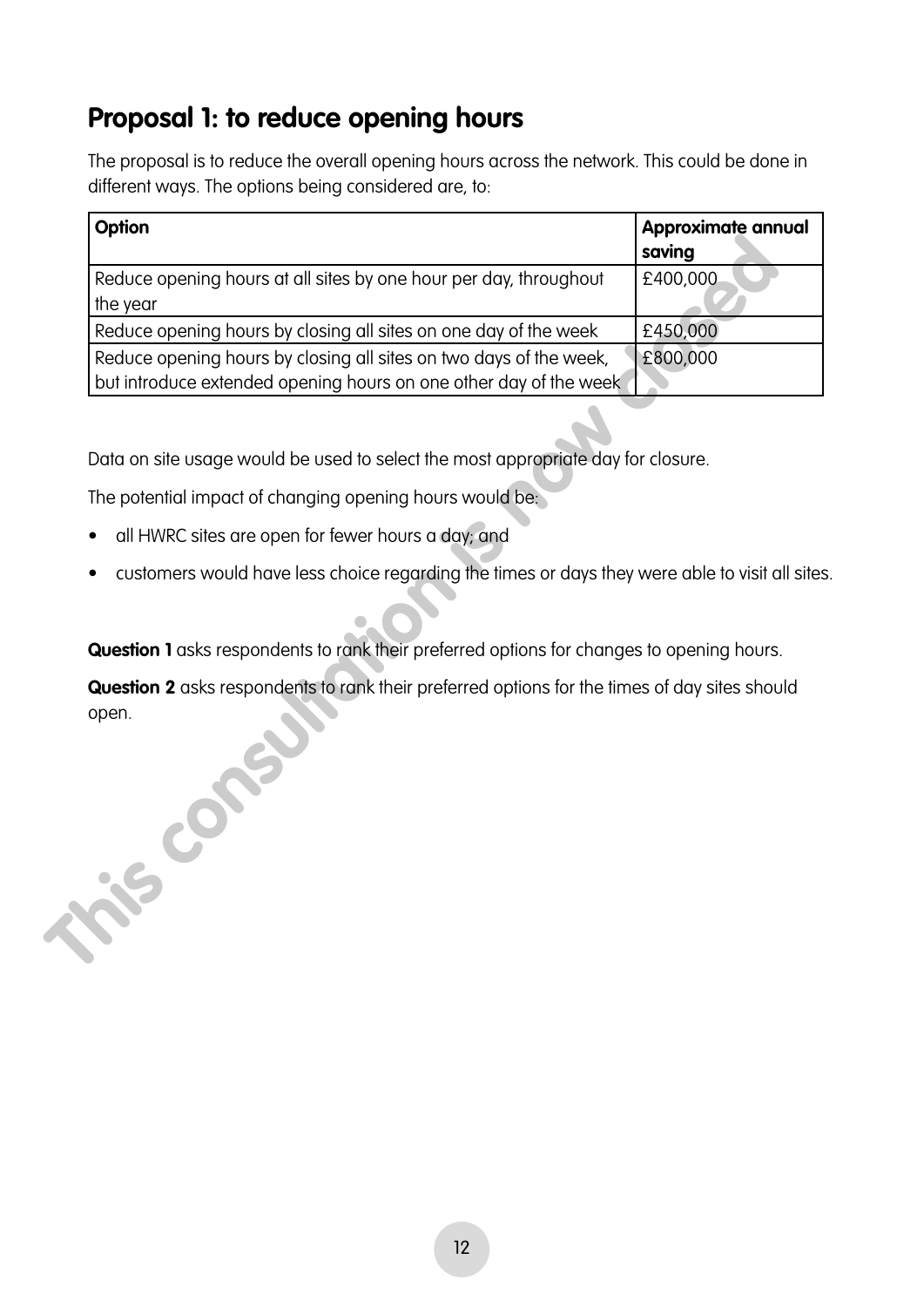#### **Proposal 2: to partially close one or more HWRC sites**

These options relate to more significant reductions in the amount of time that a selected number of HWRCs are open. Other HWRC sites in the network would not be subject to the same reductions. The options being considered are, to:

| Option                                                                                                                                                                                                                                                                                                                         | Approximate annual<br>saving |
|--------------------------------------------------------------------------------------------------------------------------------------------------------------------------------------------------------------------------------------------------------------------------------------------------------------------------------|------------------------------|
| Close up to 10 smaller sites during winter (1 October – 31 March)                                                                                                                                                                                                                                                              | £500,000                     |
| Having up to 10 smaller and less busy HWRC sites only opening on<br>Saturday, Sunday and Monday                                                                                                                                                                                                                                | £650,000                     |
| Sites will be considered for closure according to a number of factors, including site usage,<br>recycling performance, geographical considerations and operating costs. Information relating<br>about this can be found in the General information about the Household Waste Recycling<br>Centre Network section on pages 7-9. |                              |
| The potential impact of partial site closures would be:                                                                                                                                                                                                                                                                        |                              |
| the availability of certain HWRC sites would be significantly reduced;                                                                                                                                                                                                                                                         |                              |
| customers seeking to use these sites may instead have to drive further to an alternative<br>$\bullet$<br>HWRC or wait until their local site is open; and                                                                                                                                                                      |                              |
| a core network of HWRC sites would remain unaffected by this change, and would remain<br>open and available during the times in question.                                                                                                                                                                                      |                              |
| Question 3 asks respondents to select their preferred option for the partial closure of one or<br>more HWRC sites.                                                                                                                                                                                                             |                              |

- the availability of certain HWRC sites would be significantly reduced;
- customers seeking to use these sites may instead have to drive further to an alternative HWRC or wait until their local site is open; and
- a core network of HWRC sites would remain unaffected by this change, and would remain open and available during the times in question.

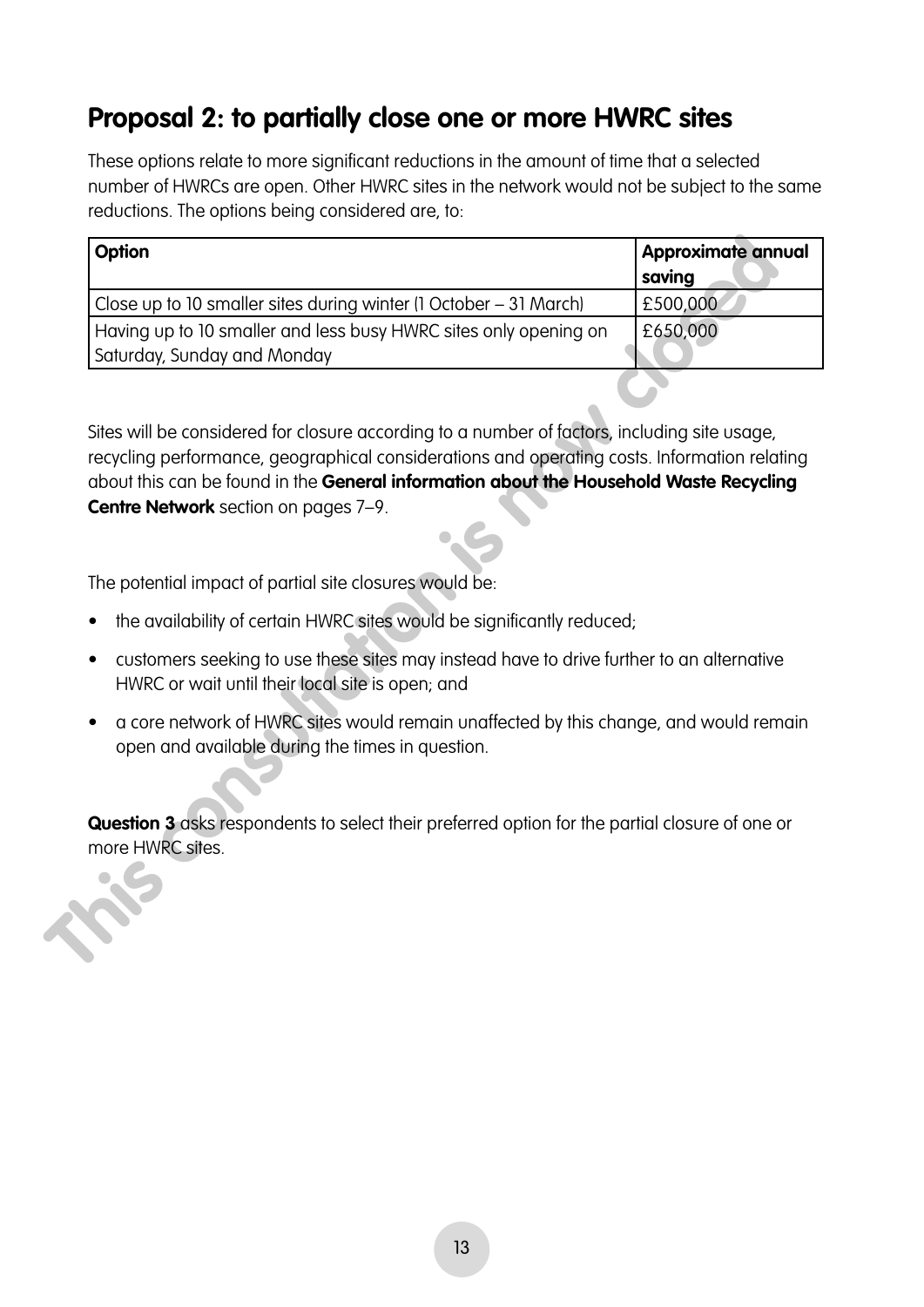#### **Proposal 3: to fully close one or more HWRC sites**

This proposal is to close one or more HWRC sites. This proposal would judge the potential closure of one or more sites on the following criteria:

- site usage (tonnage of waste received);
- recycling performance;
- geographical location and distance from other sites; and
- operating costs.

The County Council is keen to understand which factors you think are the most important to take into account in making a potential decision about site closures.

**Questions 4 and 5** ask how important certain criteria are in making a judgement about potential closure: distance to next closest site, how busy a site is, recycling performance, or site operating cost. There is also space for respondents to add any other criteria they think the County Council should consider. • recycling performance,<br>
• geographical location and distance from other sites, and<br>
• operating costs.<br>
The County Council is keen to understand which factors you think are the most important<br>
into account in moking a po

**Question 6** asks about preference for the closure of up to four, eight or twelve sites. Each option would make approximate annual savings of:

| Option                         | <b>Approximate</b><br>annual saving |
|--------------------------------|-------------------------------------|
| Fully close up to four sites   | £440,000                            |
| Fully close up to eight sites  | £1,050,000                          |
| Fully close up to twelve sites | £1,850,000                          |

The potential impact of full site closures would be:

- the overall number of HWRC sites in the County would be reduced;
- customers whose local site has closed would instead have to travel further to get to the next closest site; and
	- customers may find that it takes longer to dispose their waste because of the increase in the numbers using sites remaining open.

The questionnaire accompanying this supporting information document also asks:

- the respondents' order of preference of the three proposals (Changes in opening hours; partial site closures; full site closures);
- whether respondents have any other comments they would like to make, including any alternative suggestions they think the County Council should consider;
- if there are any potential positive or negative impacts the proposals would have which should be taken into account by the County Council in making a decision.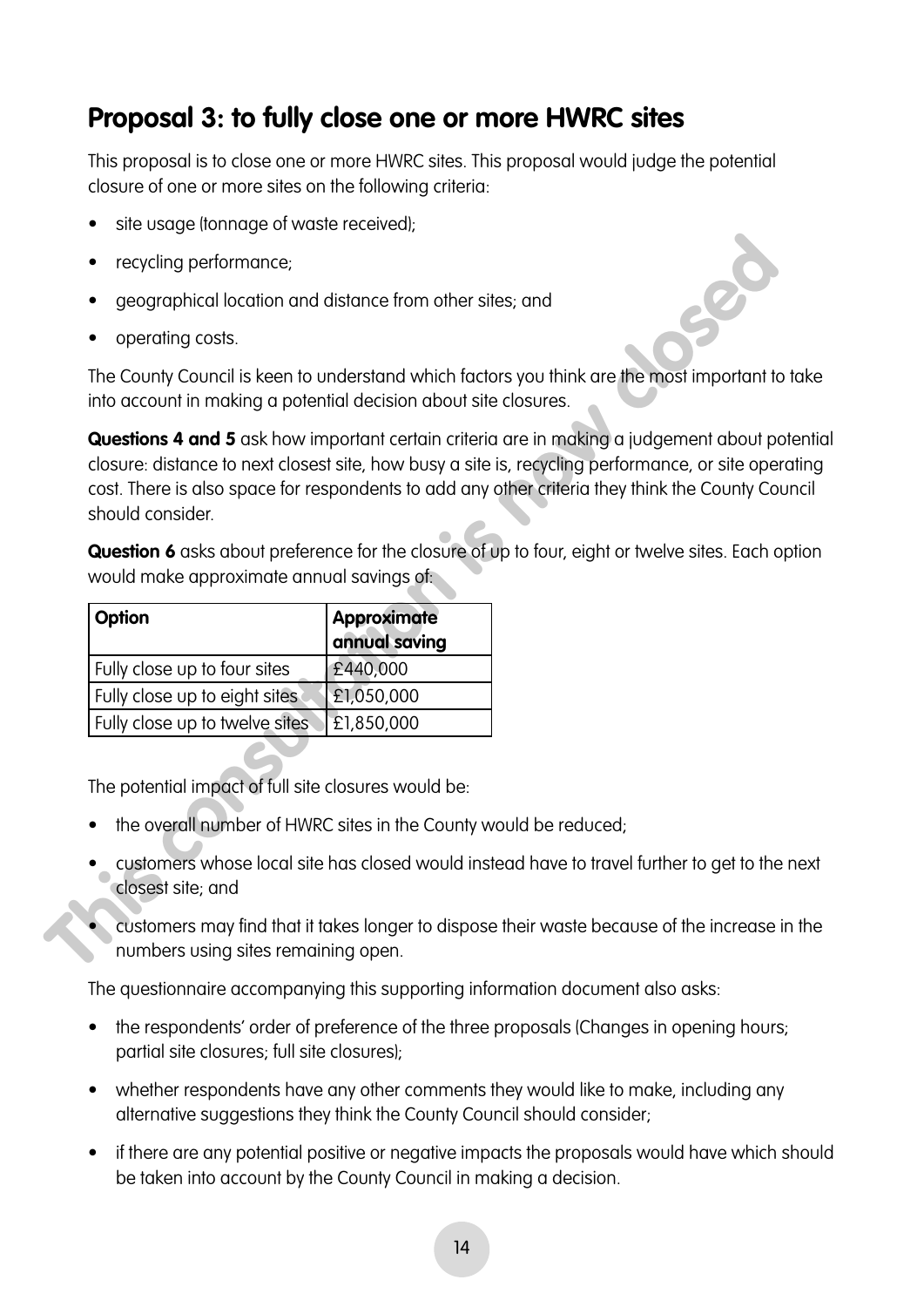### **For information only: charging for access to Household Waste Recycling Centres**

The County Council is prohibited by law from charging people to use a HWRC. With around four million visits to Hampshire HWRCs each year, such an approach would be likely to generate sufficient funds so that the requirements to either further reduce opening hours at sites, and/or close HWRC sites would be greatly reduced.

The County Council is interested to hear views on this, as support for such a charge could be used as evidence for a new, future approach, if the Government were to change the law to permit charging.

It is important to note that **this question is for the purposes of information gathering only and does not form part of current proposals**.

The question here asks if, in principle, respondents would be prepared to pay a small charge for entering HWRC sites (for example, £1 per visit).<br> **This consultation is now consultation in the consultation is now consultation in the consultation is now consultation in the consultation is now consultation in the consul**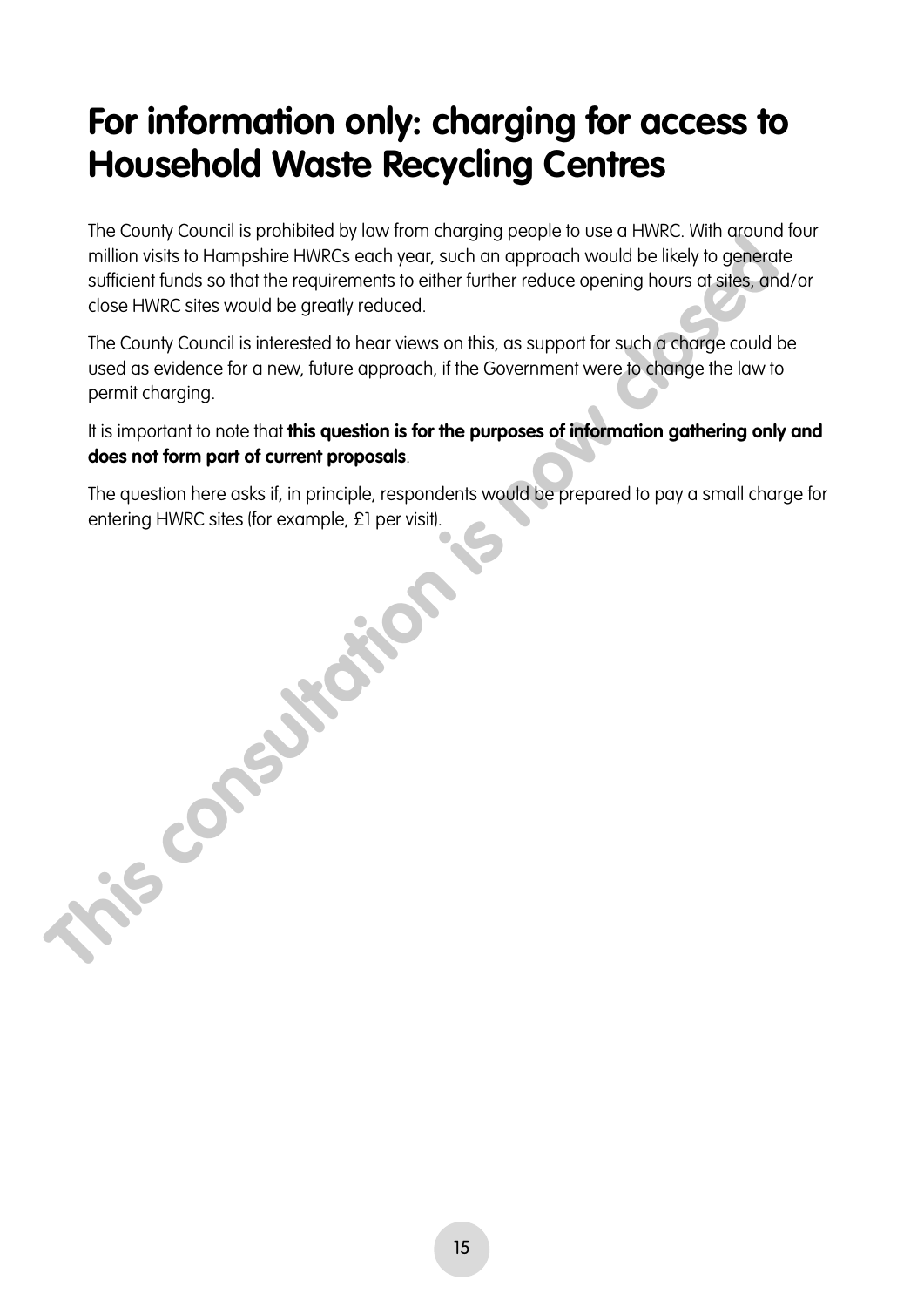### **Consultation questionnaire**

To respond to the consultation online, please visit **www.hants.gov.uk/hwrc2016**

Alternatively, if you are completing this paper questionnaire, please detach it from this document and post it as described on page 4.

#### **Proposal 1: to reduce opening days and hours**

| Please see page 12 for more information on this proposal                                    |            |             |  |
|---------------------------------------------------------------------------------------------|------------|-------------|--|
|                                                                                             |            |             |  |
| Question 1: Please rank each of the options according to your preference, with 1 being most |            |             |  |
| preferred and 3 being the least preferred. Please indicate if you have no preference.       |            |             |  |
|                                                                                             | <b>No</b>  | $\mathbf 2$ |  |
|                                                                                             | preference |             |  |
| Reduce opening hours at all sites by one hour per day,<br>throughout the year.              |            |             |  |
|                                                                                             |            |             |  |
| Reduce opening hours by closing all sites on one day of                                     |            |             |  |
| the week.                                                                                   |            |             |  |
| Reduce opening hours by closing all sites on two days of                                    |            |             |  |
| the week, but introduce extended opening hours on one                                       |            |             |  |
| other day of the week.                                                                      |            |             |  |
|                                                                                             |            |             |  |
|                                                                                             |            |             |  |

|                                                                        | <b>No</b><br>preference | 2 |  |
|------------------------------------------------------------------------|-------------------------|---|--|
| Earlier opening (open sites before 09:00) and earlier<br>closing times |                         |   |  |
| Maintain a 09:00 opening time                                          |                         |   |  |
| Later opening (open sites after 09:00) and later closing<br>times      |                         |   |  |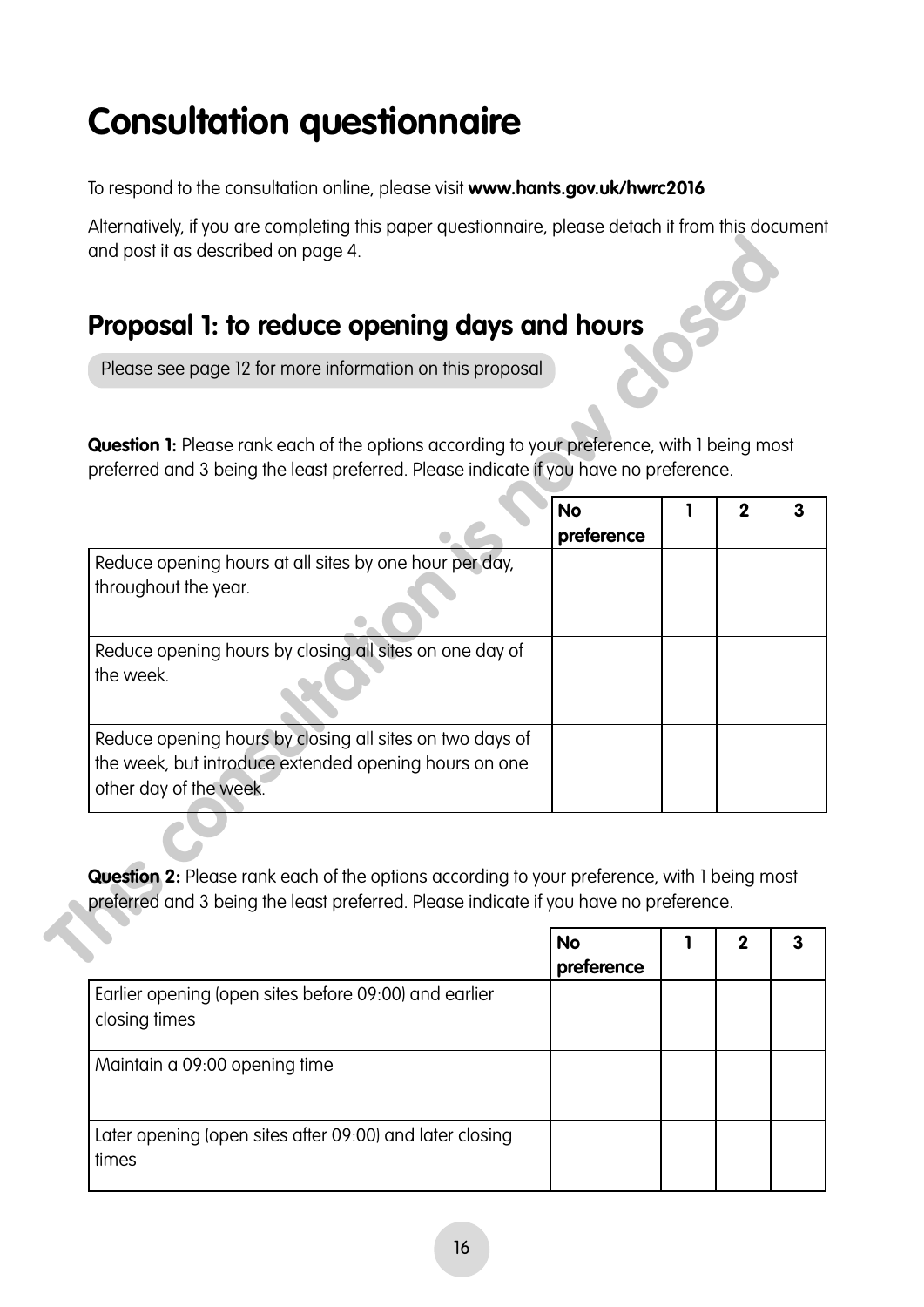### **Proposal 2: to partially close one or more HWRC sites**

Please see page 13 for more information on this proposal

**Question 3:** Which of the following options do you prefer? (please only tick one option):

Reduce opening hours by closing up to 10 smaller sites during winter (1 October – 31 March) Having up to 10 smaller and less busy HWRC sites only opening on Saturday, Sunday and Monday No preference Don't know **The Consultation is not consultation**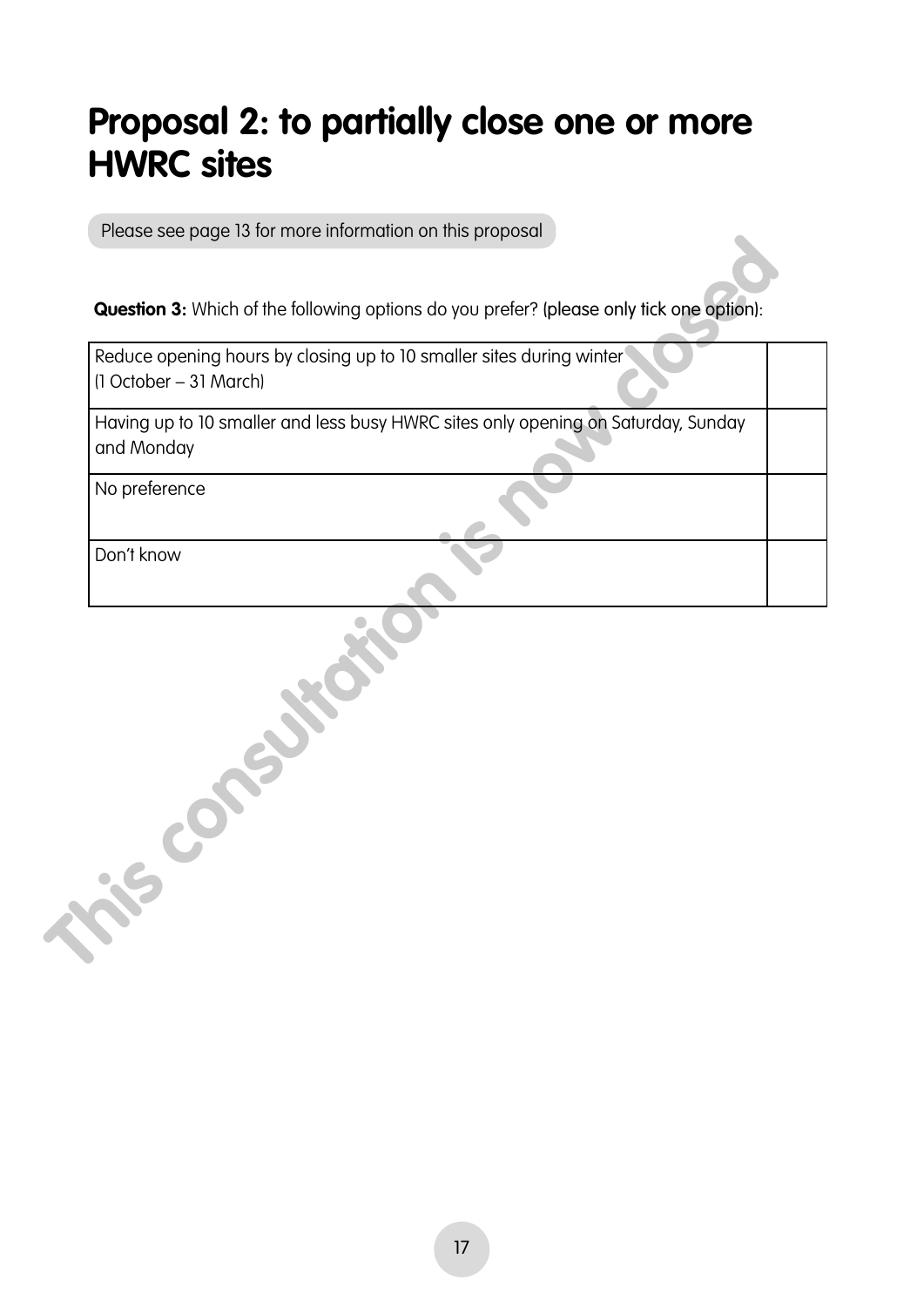### **Proposal 3: to fully close one or more HWRC sites**

Please see page 14 for more information on this proposal

**Question 4:** Listed below are four criteria for making a judgement about potential closures of one or more HWRC sites. Please rank each of the criteria according to your preference, with 1 being most preferred and 4 being the least preferred. Please indicate if you have no preference.

|                                                                                                                              | <b>No</b><br>preference | 1 | $\overline{2}$ | $\overline{\mathbf{3}}$ | 4 |
|------------------------------------------------------------------------------------------------------------------------------|-------------------------|---|----------------|-------------------------|---|
| Site usage (tonnage of waste received)                                                                                       |                         |   |                |                         |   |
| Recycling performance                                                                                                        |                         |   |                |                         |   |
| Geographical location and distance from<br>other sites                                                                       |                         |   |                |                         |   |
| Operating costs                                                                                                              |                         |   |                |                         |   |
| Question 5: If there are any other criteria which you think should be considered when mak                                    |                         |   |                |                         |   |
| a judgement about potential closure of a HWRC site, please list them below (continuing on<br>additional sheet if necessary): |                         |   |                |                         |   |

|                                | <b>No</b><br>preference | 2 |  |
|--------------------------------|-------------------------|---|--|
| Fully close up to four sites   |                         |   |  |
| Fully close up to eight sites  |                         |   |  |
| Fully close up to twelve sites |                         |   |  |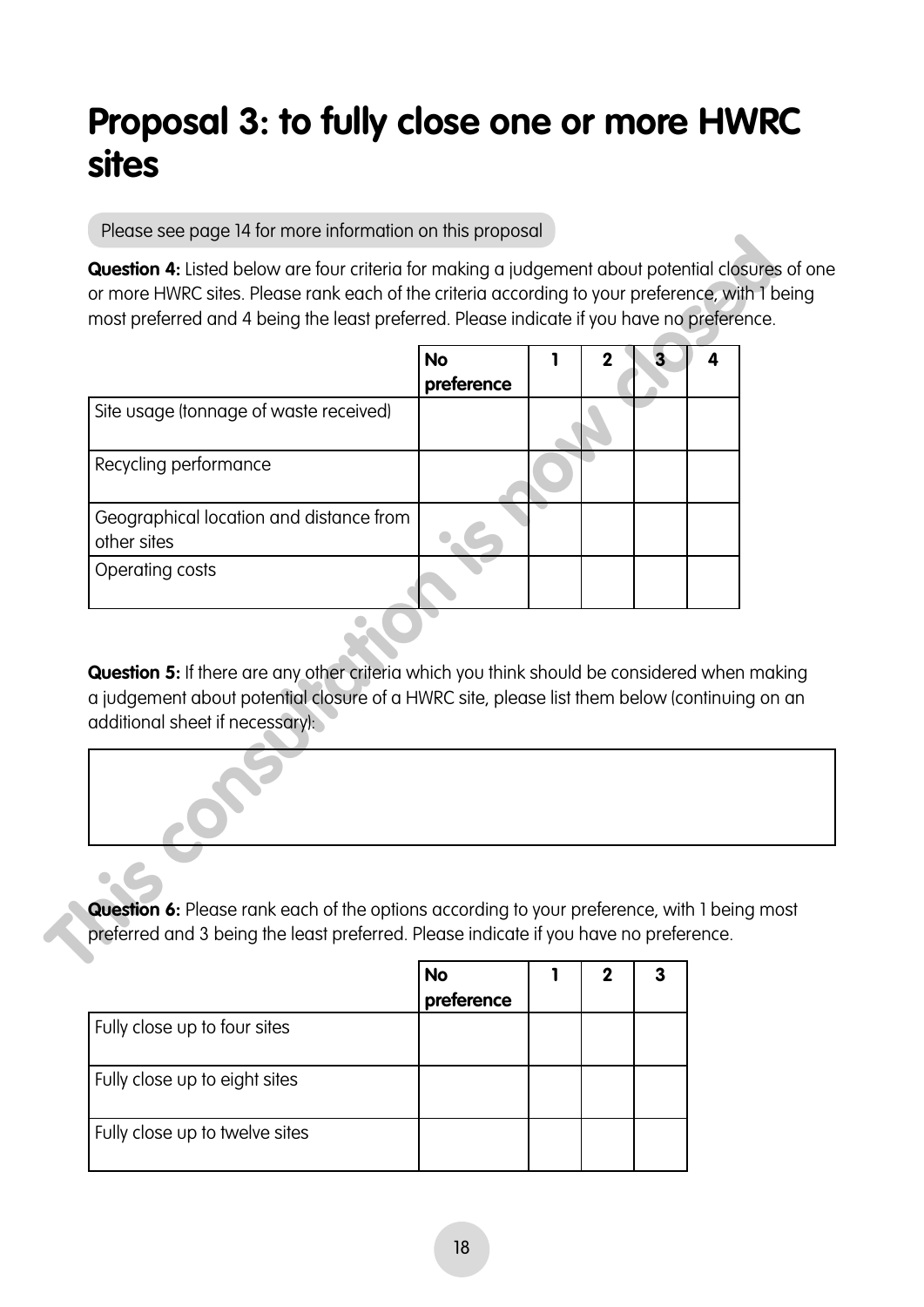**Question 7:** Please rank each of the three proposals according to your preference, with 1 being most preferred and 3 being the least preferred. Please indicate if you have no preference.

|                                                       | <b>No</b><br>preference | 2 |  |
|-------------------------------------------------------|-------------------------|---|--|
| Proposal 1: To reduce opening hours                   |                         |   |  |
| Proposal 2: to partially close one or more HWRC sites |                         |   |  |
| Proposal 3: to fully close one or more HWRC sites     |                         |   |  |

#### **Further comments**

| Proposal 2: to partially close one or more HWRC sites<br>Proposal 3: to fully close one or more HWRC sites                                                                                                             |  |
|------------------------------------------------------------------------------------------------------------------------------------------------------------------------------------------------------------------------|--|
|                                                                                                                                                                                                                        |  |
|                                                                                                                                                                                                                        |  |
| <b>Further comments</b>                                                                                                                                                                                                |  |
| Question 8: Do you have any comments you would like to make, including any alternative<br>suggestions you think we should consider? Please answer in the box below, continuing on an<br>additional sheet if necessary: |  |
| $\mathcal{C}$                                                                                                                                                                                                          |  |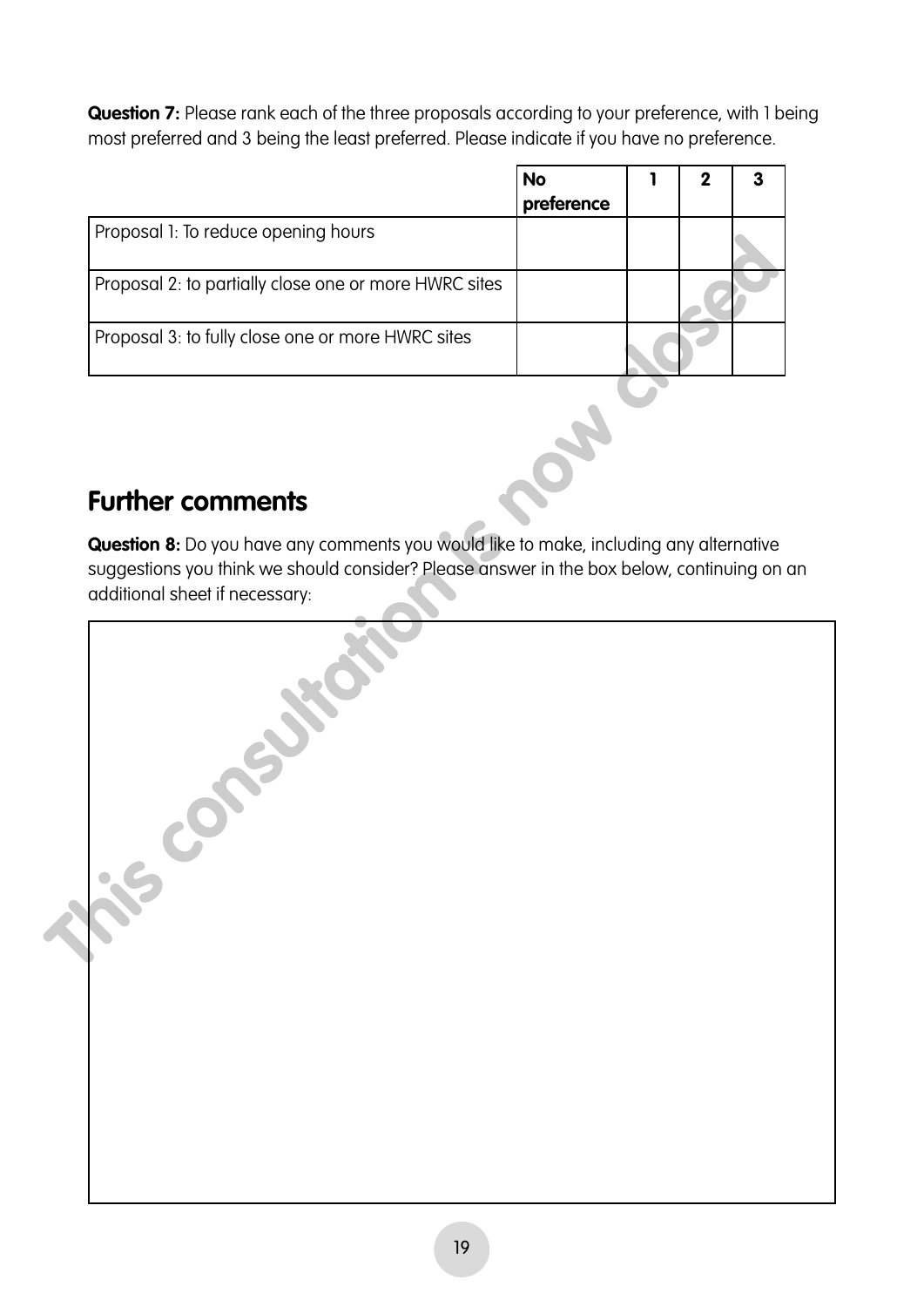### **Equality considerations**

Hampshire County Council has a duty to take into account the impact of their decisions on people with protected characteristics under the Equality Act 2010 (age, disability, gender, gender reassignment, marriage and civil partnership, pregnancy, maternity, race, religion or belief, and sexual orientation).

**Question 9:** Are there any positive or negative impacts relating to equalities that you believe that the County Council should take into account in the decision making process? Please tick one box only. Sexual ofentions **The Constraint Constraint Constraint** and the County Council should take into account in the decision making process? Please lick or<br>the County Council should take into account in the decision making pro

 $No$ 

If 'yes', are you able to provide any supporting evidence and suggest any ways to reduce or remove any potential negative impact and increase any positive impact? Please answer in the box below, continuing on an additional sheet if necessary:

#### **Charging for access to HWRC Sites**

Please see page 15 for more information

#### **This question is for the purposes of information gathering only and does not form part of current proposals to make the proposed annual savings**

**Please indicate** whether you would be prepared to pay a small charge for entering HWRC sites, for example £1 per visit. Please only tick one option:

| Yes, I would consider paying a small charge to access HWRC sites    |  |
|---------------------------------------------------------------------|--|
| No, I would not consider paying a small charge to access HWRC sites |  |
| No preference                                                       |  |
| Don't know                                                          |  |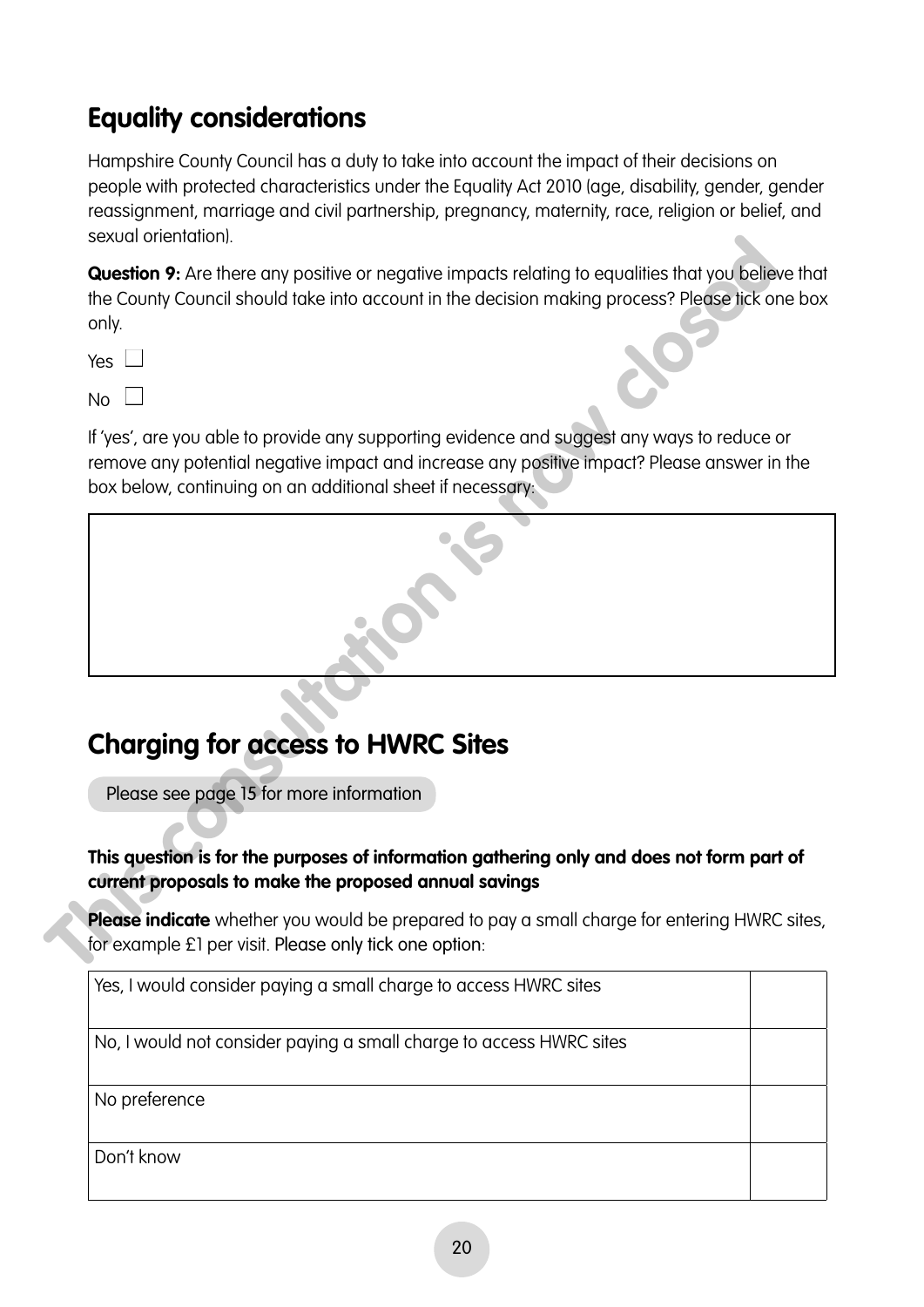# **About you**

The County Council would like to know whether you are responding to this consultation as an individual, or on behalf of an organisation, for example, a parish or town council, charity or voluntary group, borough or district council, or a local business. Feedback from individuals will be completely anonymous, but views from organisations may be published in full.

Are you responding to this consultation as an individual or on behalf of an organisation? Please only tick one option:

| As an individual             |  |
|------------------------------|--|
| On behalf of an organisation |  |

**If you are responding on behalf of an organisation**, please can you indicate the type of organisation below:

- $\Box$  Parish or town council
- $\Box$  Borough, district or city council
- $\Box$  Charitable organisation
- $\Box$  Local business
- $\Box$  Residents' association
- $\Box$  Local community or voluntary group

Other – please write in the box below:

**If you are responding on behalf of an organisation**, please tell us which organisation or group on whose behalf you are submitting this response. Please remember that the Response Form and the information you provide may be subject to publication or release to other parties. voluting y group, borough or district council, or a local business: Feedback from individual<br>
completely anonymous, but views from organisations may be published in full.<br>
Are you responding to this consultation as an ind

Name of organisation/group:

Please tell us your full postcode. The County Council ask this question for analysis purposes only and to show the coverage of the consultation. Please provide your full postcode by writing in the box below: